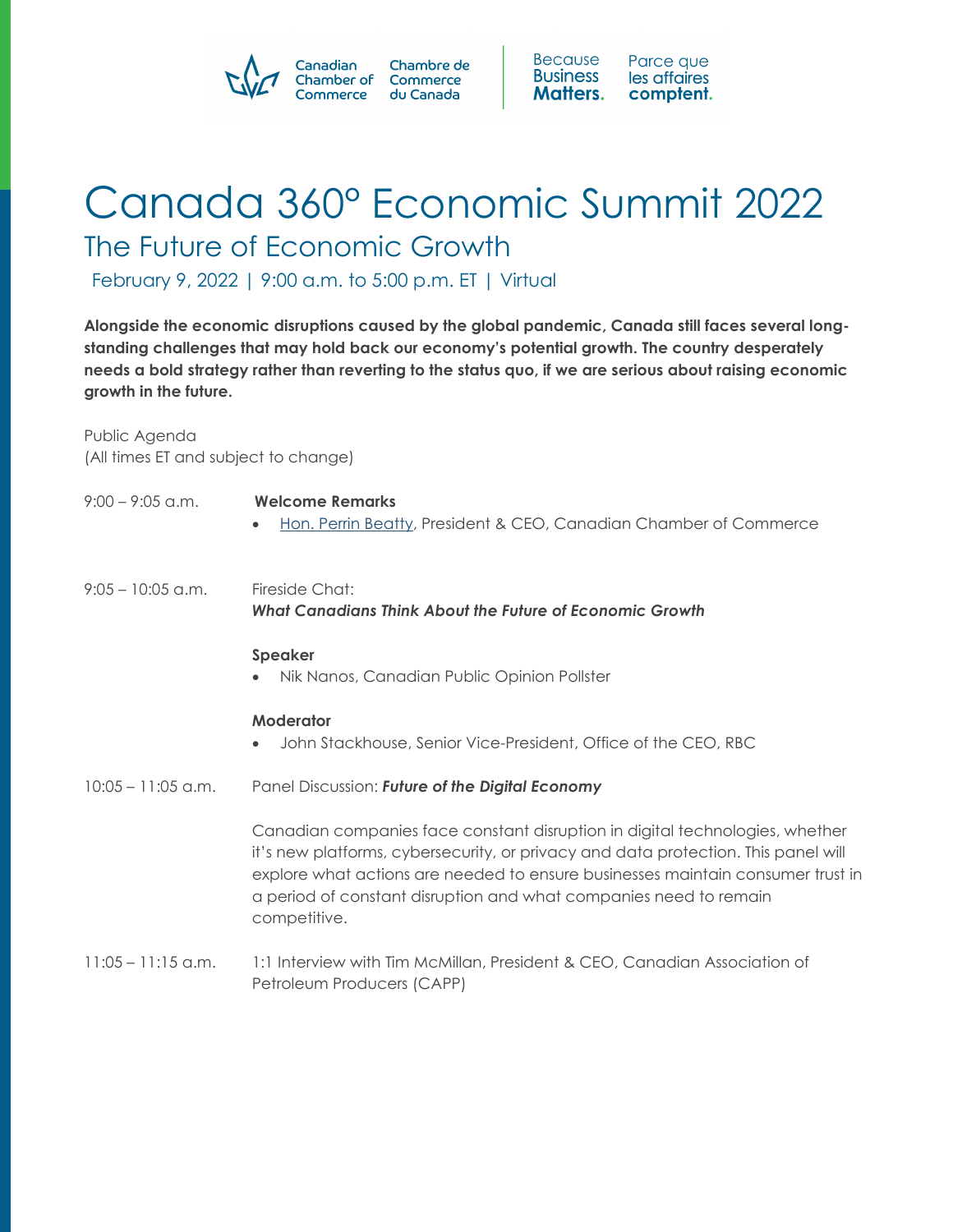| $11:15 - 11:45$ a.m. | Fireside Chat:<br>The Future of Virtual Connectivity                                                                                                                                                                                                                                                       |
|----------------------|------------------------------------------------------------------------------------------------------------------------------------------------------------------------------------------------------------------------------------------------------------------------------------------------------------|
|                      | <b>Speaker</b><br>Aparna Bawa, COO, Zoom                                                                                                                                                                                                                                                                   |
|                      | <b>Moderator</b><br>Stephen Tapp, Chief Economist, Canadian Chamber of Commerce                                                                                                                                                                                                                            |
| $11:45 - 12:00$ p.m. | <b>Health Break</b>                                                                                                                                                                                                                                                                                        |
| $12:00 - 1:00$ p.m.  | <b>Fireside Chat</b>                                                                                                                                                                                                                                                                                       |
|                      | <b>Speaker</b><br>Tiff Macklem, Governor, Bank of Canada                                                                                                                                                                                                                                                   |
|                      | <b>Moderator</b><br>Hon. Perrin Beatty, President & Chief Executive Officer, Canadian Chamber of<br>Commerce                                                                                                                                                                                               |
| $1:00 - 1:15$ p.m.   | 1-on-1 interview on The Future of Work with Vala Afshar, Chief Digital Evangelist,<br>Salesforce                                                                                                                                                                                                           |
| $1:15 - 2:10$ p.m.   | Panel Discussion: Canada's Future Infrastructure Needs                                                                                                                                                                                                                                                     |
|                      | Even before the pandemic, Canada faced a significant infrastructure deficit due<br>to decades of under-investment. This panel will discuss what actions are needed<br>to better connect Canadians by moving goods, people, and data.                                                                       |
| $2:10 - 2:20$ p.m.   | 1:1 Interview                                                                                                                                                                                                                                                                                              |
| $2:20 - 3:15$ p.m.   | Panel Discussion: The Future of Inclusive Economic Growth                                                                                                                                                                                                                                                  |
|                      | For the economy to realize its potential and generate broad-based growth, it is<br>critical to ensure that Canada is using all of our available talent. This panel will<br>discuss how our country can foster more inclusive economic growth for all<br>segments of the population.                        |
| $3:15 - 3:25$ p.m.   | 1:1 Interview                                                                                                                                                                                                                                                                                              |
| $3:25 - 4:20$ p.m.   | Panel Discussion: Canada's Net Zero Future                                                                                                                                                                                                                                                                 |
|                      | Growing our economy and protecting the environment do not need to present a<br>trade-off, but rather must go hand-in-hand as countries commit to Net Zero 2050.<br>This panel will discuss how Canada's economy can grow while transitioning to a<br>lower carbon future in pursuit of our net zero goals. |
| $4:20 - 4:25$ p.m.   | <b>Health Break</b>                                                                                                                                                                                                                                                                                        |
|                      |                                                                                                                                                                                                                                                                                                            |